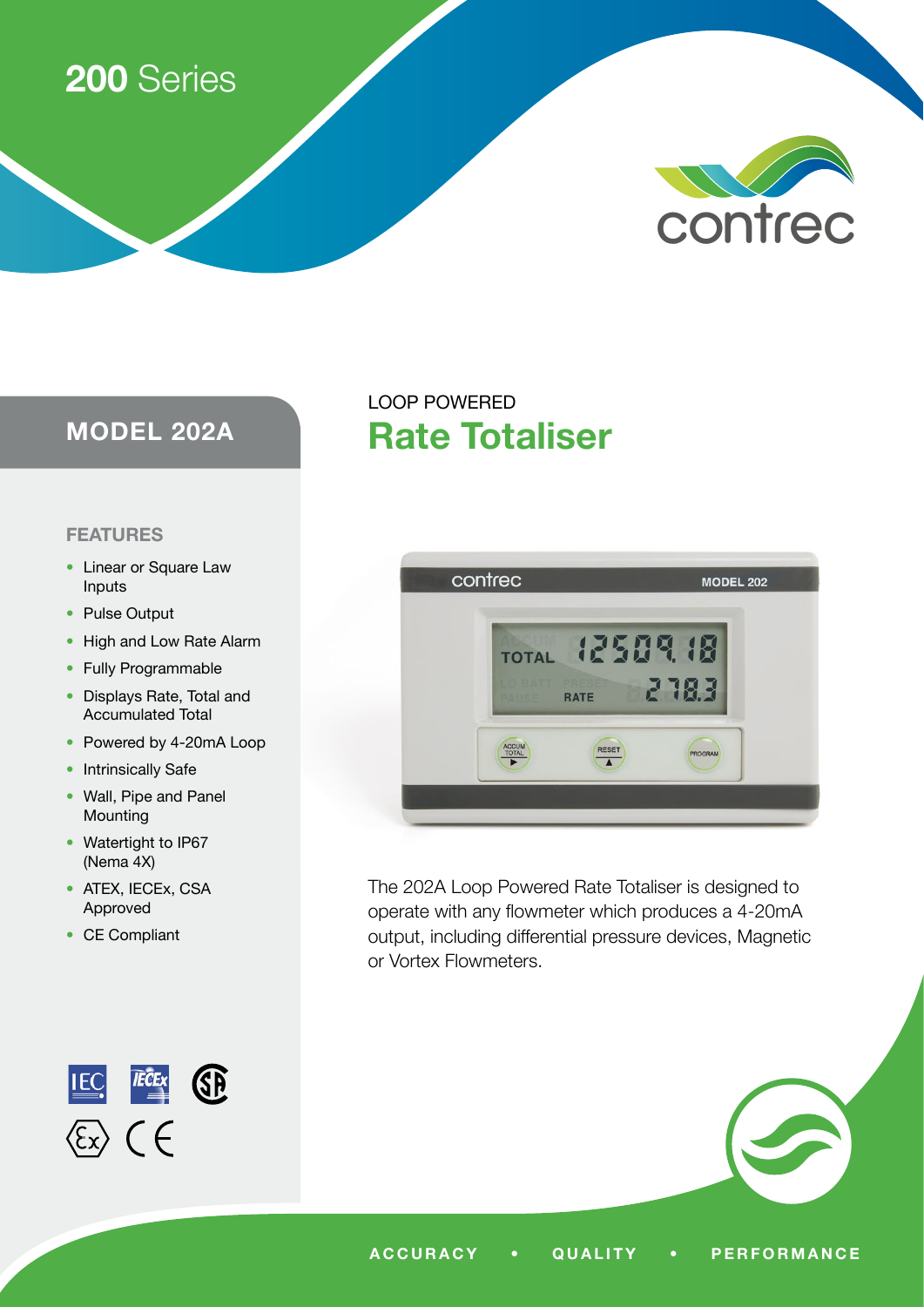# Field Mounting Rate Totaliser

PROVEN IN THOUSANDS OF FIFLD INSTALLATIONS THROUGHOUT THE WORLD.

The 202A is a high accuracy, intrinsically safe Rate Totaliser designed to operate with any flowmeter which produces 4-20mA. Having an IP67 weatherproof case, new tactile keyboard and various mounting options, the 202A is perfect for the most arduous of installations.

#### Loop Powered

The 202A is powered entirely from the 4-20mA current loop and has a maximum of 2.5 Volts drop across the input.

#### Watertight Field Mounting Enclosure

The 202A Rate Totaliser is housed in a rugged yet attractive IP67 (Nema 4X) rated polycarbonate enclosure which is completely watertight.

This enables the instrument to be mounted directly on the flowmeter, panel mounted or wall mounted using a special universal bracket. A (51mm) 2" pipe mounting bracket is also available.

#### Fully User Programmable

K-factor, decimal point positions, filter constants and time base are fully user programmable.

Rate and Totals can also be displayed in any engineering units such as litres per minute and barrels.

Contrec's unique magnet access strip allows the 202A to be re-configured in hazardous areas without opening the enclosure. A great benefit in reducing production shutdown periods and improving maintenance efficiency times.

#### Frequency to Current Conversion

The 202A loop powered Rate Totaliser makes an excellent Frequency to Current Converter, particularly for low frequency inputs from positive displacement or turbine flowmeters.

Because the 202A calculates the flow rate by measuring the time interval between input pulses, it is able to provide a very stable and accurate 4-20mA output for low frequency inputs.

#### High and Low Alarms

Alarms are standard via optically isolated solid state relay outputs.

Alternatively, the high alarm output can be programmed to provide a scaled pulse output proportional to the total.

### Intrinsic Safety

The 202A is certified as intrinsically safe to European ATEX/IECEx standards, and CSA US/C standards for both the USA and Canada, see specification for details.



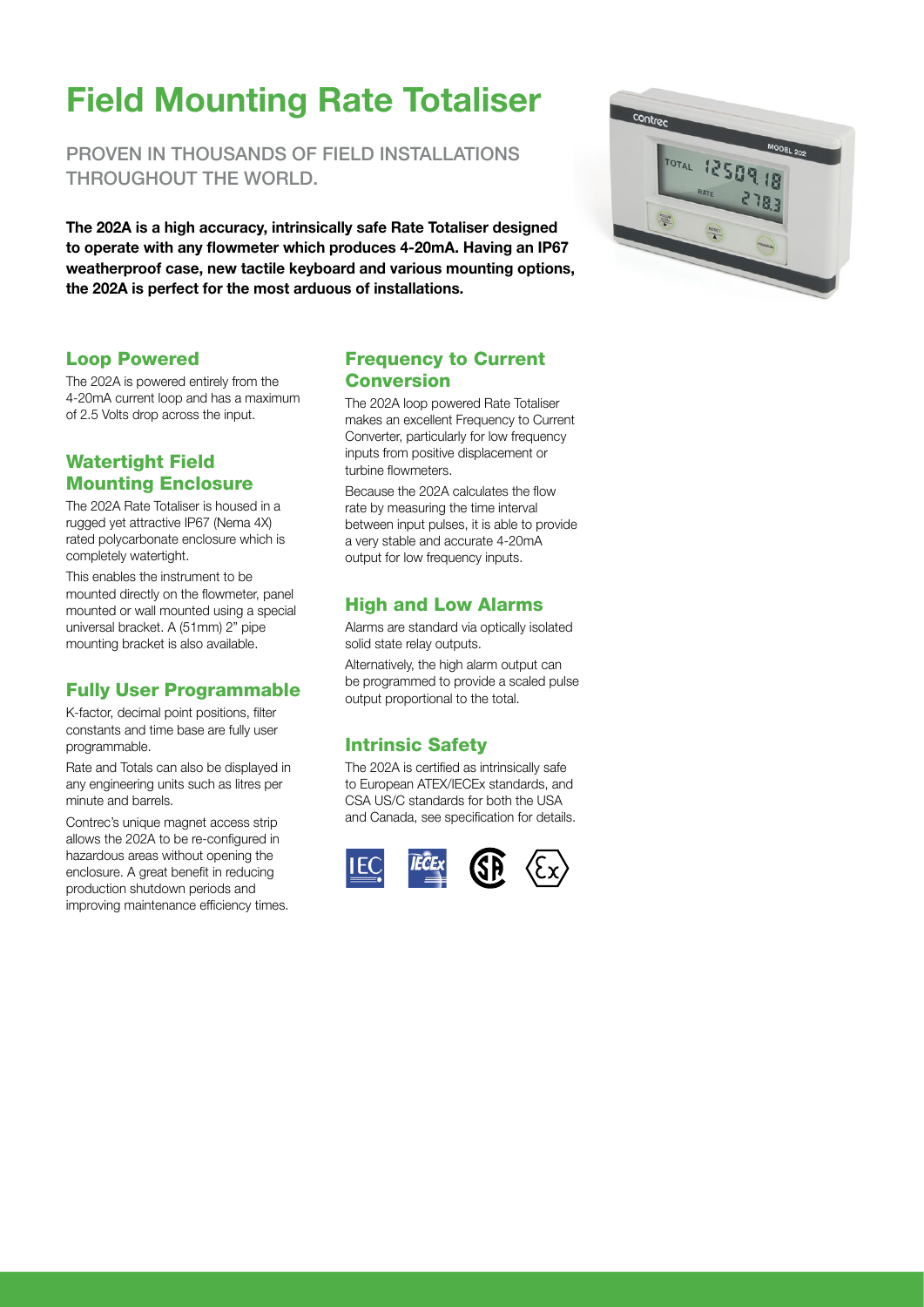#### SPECIFICATIONS

#### **Display**

Type: LCD display Total: 7 digit 10mm (0.4") high LCD (continuously powered) **Accumulated Total: Displayed when the** Accumulated Total button is pressed Rate: 4 digit 8.5mm (0.33") high LCD (continuously powered) **Span:** The units of measure (eg. gallons/sec) is programmable up to 999,999 **Decimal Points:** Decimal point positions are fully programmable for both rate and total **Time Base:** Span can be programmed in units per second, minute, hour or day Frequency Range: 0.01Hz to 10kHz Signal Type: 4-20mA Interference: CE compliance

Physical

**Operating Temperature:**  $-20$  to  $+60^{\circ}$ C,  $-4$  to  $+140$ °F

#### **Enclosure**

Dimensions: 98mm (3.9") high x 151mm (5.9") wide x 43mm (1.7") deep Protection: IP67 (Nema 4X) watertight Cable Entry: By cable glands Materials: Polycarbonate and ABS

#### Mounting Options

Wall: Universal wall mount bracket

**Pipe:** A galvanised metal bracket enables the 202A to be attached to a 51mm (2") vertical or horizontal pipe

**Panel:** Two mounting brackets are provided and terminals are accessible on the rear of the enclosure. *Note: The panel mount version is not watertight.*

#### 4-20mA Power Input

Resolution & Linearity: 0.05% of span Accuracy: 0.05% of span at 25°C. 0.1% (typ) of span, full temperature range Update Time: 0.5 sec **Connection: 2-wire Voltage Drop:** 2.5 volts maximum

#### Alarm / Pulse Outputs

**Types:** 2 x solid state relay outputs suitable for driving DC solenoids or external relays. The outputs provide high and low flow alarms; or pulse output and low flow alarm.

**Switching Power:** 200mA, 30Vdc maximum.

Saturation Voltage: 0.8Vdc typical across the output in the "on" state

**Isolation:** Both outputs are separately opto-isolated

#### Pulse Duration (for pulse output):

- a. 1ms if output frequency > 50Hz,
- b. 10ms if output frequency is 5 to 50Hz,
- c. 100ms if output frequency is < 5Hz

#### Hazardous Area Approval

#### Type of Approval:

- ATEX Rating II 2G Ex ia IIB T4 Gb Cert No. BVS 15 ATEX E 106 X
- IECEx Rating Ex ia IIB T4 Gb Cert No. IECEx BVS 15.0099X
- CSA US/C Rating Class 1, Group C & D Cert No. 104840-5

### Intrinsically Safe Parameters

#### Maximum Ambient: 60°C (+140°F)

**Maximum Input Parameters:**<br> $4-20mA:$   $Ui = 28V$  $U = 28V$  $I = 93mA$  $Pi = 653$ mW

### **Maximum Output Parameters:**<br>Relav/Pulse:  $Ui = 28V$

Relav/Pulse:  $I = 93mA$  $Pi = 653$ mW

*Important: Specifications are subject to change without notice.*